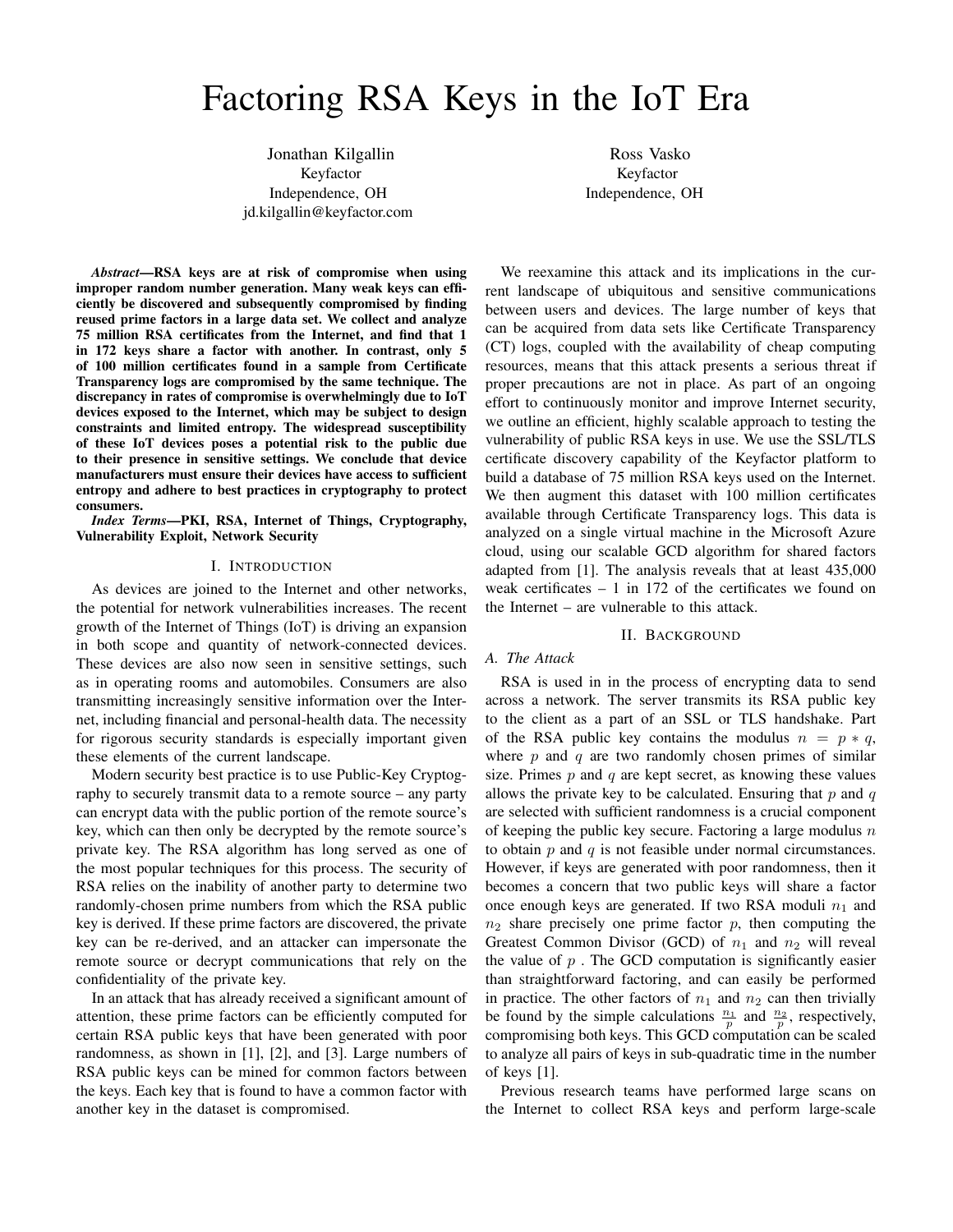GCD computations to demonstrate the implications of this vulnerability. The attack received significant attention in 2012 when researchers were able to break tens of thousands of keys. There was a follow up on the attack in 2016 on a significantly larger data set, with a focus on trends in occurrences of weak keys from various vendors. We focused on three previous publications [1], [2], and [3] in developing our analysis.

# *B. Lenstra 2012*

The authors of [2] collected approximately 6.2 million digital certificates across the Internet and found that approximately 4.3% of these certificates fully share their RSA modulus with another. The authors clustered the certificates together by modulus to further examine this duplication. Notably, single clusters of sizes 16489, 8366, 6351, and 5055 were found, and 58913 of the clusters have precisely two certificates. Additionally, they found that 12934 of the distinct RSA moduli were able to be factored. The authors found 1200 factors that are shared by more than one modulus. The most widely used individual factors were shared by up to 4627 certificates.

## *C. Heninger 2012*

In [1], researchers collected 5.8 million unique TLS certificates and 6.2 million unique SSH host keys. Between these two collections, they found 11 million distinct RSA moduli and were able to factor 16,717 distinct public keys. This led to breaking 23,576 (.4%) of their TLS certificates and 1,013 (.02%) of the RSA SSH host keys.

The authors investigated the causes of moduli sharing factors by examining random number generation implementations. A major issue in the flawed random number generation was traced back to a low amount of entropy in the random number pool when the keys were generated. This issue most commonly arises on lightweight devices that do not have much input from which to gain entropy. This analysis found that only two moduli on publicly trusted certificates could be factored, and both certificates had expired. The large majority of the broken keys came from network devices such as routers, modems, or firewalls.

# *D. Hastings 2016*

The 2012 results of [1] were reexamined in 2016 in [3] with an emphasis on examining how vendors and end-users responded to the vulnerabilities. The authors examine 81 million distinct RSA keys and were able to factor 313,000 keys (.37%). They also examine trends in the number of weak keys from various companies. Since 2012, a significant number of new devices from companies including Huawei, D-Link, and ADTRAN were found to have vulnerable RSA keys. Additionally, it was exceedingly rare for end-users to patch their devices to fix vulnerabilities found during the 2012 study. The authors note the "distressing implications" this has for the IoT era, as the number of devices on a network is rapidly increasing.

# *E. 2019*

As growth of the Internet and the IoT has continued, network sizes have grown significantly and Internet-connected devices are appearing in new places. Security is a major concern in this landscape because of the increasing amount of data handled by these devices and the introduction of connected devices in sensitive settings such as operating rooms and vehicles. Compromising any device on these critical networks could results in catastrophic failure if proper precautions are not taken. Similarly, consumers are increasingly relying on publicly available web services to handle sensitive data and perform high-impact operations, such as financial transactions, transmission and storage of valuable intellectual property, and applications for credit or other services. The potential for an attacker to obtain this sensitive information or perform fraudulent operations can significantly impact consumers.

Despite the large number of keys broken by this attack previously, it is still unlikely that a key that has been properly generated with a sufficient amount of entropy could be broken with this technique. However, the requirement of sufficient entropy may not always be met when generating keys. In particular, some IoT devices may not have enough entropy available to generate keys without an external source. Major websites can prove vulnerable to this flaw as well, as the public and private keys used with their SSL/TLS certificates are generated by the website owner or administrator, and not by the CA that signs the certificate to make it publicly trusted. This means that the process the site operators used to generate their keys is opaque to the CA, and in general they cannot analyze the submitted public key for poor generation practices. However, there are several reasons that make this issue more prevalent – and potentially more serious – on IoT devices compared to major consumer websites.

*1) IoT is comprised mostly of lightweight devices:* There is nothing inherently insecure about how such a device would generate an RSA key, but [1] found that lightweight devices are primarily at risk of this attack due to their low entropy states. Entropy in a device is required to prevent the random number generation from being predictable. Researchers were able to find deterministic "random" output when removing entropy. Lightweight IoT devices are particularly prone to being in low entropy states due to the lack of input data they might receive, as well as the challenge of incorporating hardware-based random number generation economically. Keys generated by lightweight IoT devices are therefore at risk of not being sufficiently random, increasing the chance that two keys share a factor and allow the key to be broken. The authors of [1] found that most of the keys that broken were from "lowresource" devices. Only two keys on two certificates were publicly trusted, and both of these certificates had expired.

*2) The attack becomes more successful when more prime factors are analyzed:* As the number of discovered certificates grows, the number of certificate pairs to analyze for shared factors increases quadratically. The IoT landscape has drastically increased the number of devices on networks, and this trend is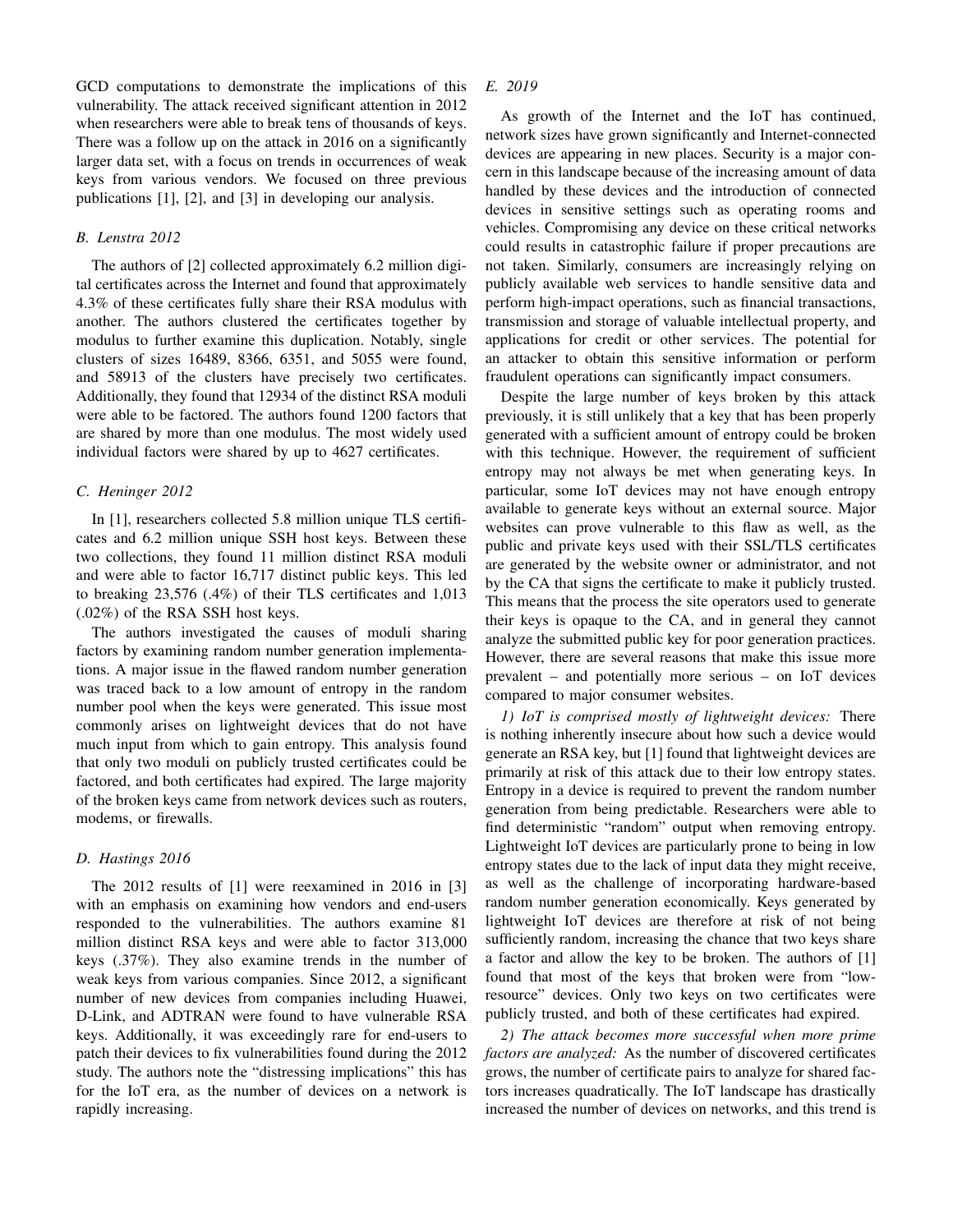only expected to continue, although estimates and projections vary considerably.

*3) Devices are in new and more critical environments:* Compromising an RSA key has much more potential to be catastrophic in 2019. An RSA key being compromised now means more than personal or enterprise data being compromised. Critical real-time environments such as operating rooms, automobiles, industrial control devices, and home security systems now operate using RSA keys. Physical property and lives are therefore now at risk with RSA keys being compromised.

*4) IoT devices are more difficult to patch:* Patching many IoT devices across a network can be tedious for a user. There can be many independent devices for a user to consider and manage, often without centralized automation across the devices. In some cases – where original device design did not support patching, or where the device is inaccessible – patching may be impossible. Additionally, due to the long life span of some IoT devices, it is possible that vulnerabilities can be found on live devices that are no longer being actively supported by the manufacturer. This means that a vulnerability to key compromise can be exploitable for much longer, and more difficult to remediate.

*5) Computing and scanning resources are more readily accessible:* Cloud services are readily available for rent to allow an adversary to both acquire and analyze the data efficiently. The only obstacle that an adversary truly faces in this attack is the implementation details. The attack itself has been well studied and understood, and the resources needed to execute it are now readily available at modest cost as well. To illustrate, development and computation resources spent for this study, excluding data acquisition, totaled less than \$3000. Furthermore, pre-collected datasets of certificates and keys are available for purchase or even for free download, which can reduce the time and cost for an attacker to perform this computation.

For the above reasons, we reevaluate the implications of this attack in a modern landscape. As in previous works, the goal of this study is to increase awareness of this attack and improve Internet security overall. Given the nature of the research, it is necessary to analyze real-world data. However, as the results compromise keys used to secure real-world communications, we do not provide details on specific broken keys, nor do we retain the broken keys after the analysis

#### III. METHODOLOGY

## *A. RSA Key Collection*

The Keyfactor software suite includes the ability to scan an accessible network for endpoints accepting an SSL or TLS connection and serving a certificate. This is applied in enterprise environments as a network monitoring tool – for example, to track expiring certificates. This same scanning technology has been deployed in the cloud and configured to scan the entire public IPv4 address space in an initiative Keyfactor calls "Internet Certificate Inventory" (ICI).

Between April 2015 and November 2017, Keyfactor performed weekly scans by dividing the addressable IPv4 address space between 330 worker machines, giving each worker approximately 11 million addresses. Each worker would attempt a TLS 1.1 connection to each assigned endpoint and collect any certificates returned by endpoints accepting the connection. For endpoints that did not accept a TLS 1.1 connection, the scanning worker would attempt an SSLv2 connection and collect the certificate if it received a response to this protocol. When a worker completed scanning its assigned endpoints, it would transmit all discovered certificates to a central database. Ancillary data, such as endpoints that actively refused a connection, were also collected. Each worker would take approximately 48 hours to complete a scan.

Over the course of 32 months and nearly 140 scans, Keyfactor collected approximately 60 million certificates. These certificates accounted for 45 million unique RSA keys – many keys were re-used by multiple certificates, and a small fraction used other public-key technologies such as ECC. Keyfactor discontinued these scans in November 2017 due to reprioritization of the work. In July 2019, Keyfactor performed one additional scan to support this study. This scan found an additional 13 million certificates, still almost entirely using RSA. To reduce processing requirements, this dataset omitted certificates with RSA moduli that were not broken when considering the original scans.

In addition to these certificates found online, certificates were collected from publicly available CT logs in 2019. Certificate Transparency is an initiative started in 2013 to produce a public record of each certificate issued by publiclytrusted Certificate Authorities participating in the program. To date, there are over a billion certificates contained in at least one Certificate Transparency log. These logs offer a public API to download the certificates, although most APIs limit both the size of the response and the rate at which certificates can be requested. Nevertheless, Keyfactor was able to retrieve a sample of over 100 million RSA certificates with unique moduli in a day across all available logs with a single businessgrade commercial PC.

We also included for analysis the lowest 1 million prime numbers. This is a necessary input as some certificates use inappropriately low factors. In fact, some moduli recovered from certificates found online have more than two prime factors! Including these primes allows these keys to be discovered during analysis even if no other certificates used the same factors.

Finally, we considered the 54 "RSA Numbers" [4] – RSA moduli presented as part of a factoring challenge by RSA Laboratories. While the challenge has ended, many of these values have not yet been factored. However, none of these keys were vulnerable to this technique using any other keys in our datasets. This finding is not surprising given the small number of keys, as well as RSA Laboratories' extensive expertise in securely generating RSA keys.

Integrating all of these data sources leads to many duplicated keys. This happens due to the same certificate appearing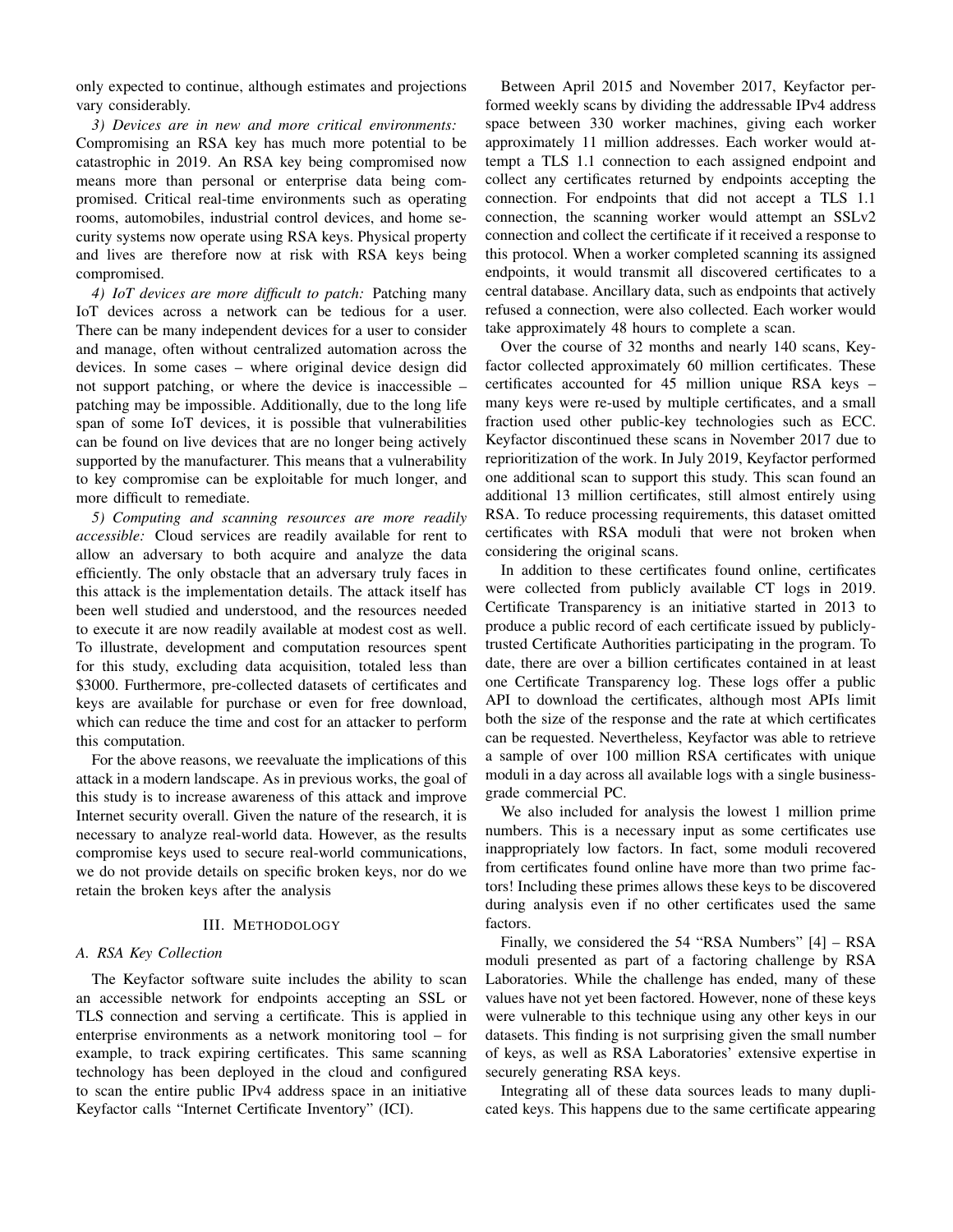in multiple CT logs, certificates in CT logs also being found online by ICI scans, or due to distinct certificates sharing keys. One limitation of this algorithm for breaking RSA keys by identifying shared factors is that, if a key shares both of its factors with at least one other key in the dataset, neither factor can be recovered. Since any key that occurs more than once will share both factors with each other instance of the same key, it is necessary to eliminate any duplicates. This was achievable with a simple script-processing job; we list the hexadecimal value of each modulus line-by-line in a text file, sort these moduli lexically, and then eliminate adjacent duplicates. After removing duplicates, these sources resulted in a total of 158,641,969 unique RSA keys to analyze, occupying 81 GB in this hexadecimal text representation.

## *B. Find Shared Factors*

The core of the analysis is to perform a large-scale Greatest Common Divisor (GCD) computation among the moduli. There is no known polynomial-time algorithm for factoring integers in general, and it is suspected that one does not exist for classical computers. However, computing the GCD between two numbers can easily be done in polynomial time. Suppose there exist two RSA public keys that both have a sufficient number of bits  $n_1 = p * q$  and  $n_2 = p * r$ . If an adversary only knows  $n_1$  or only knows  $n_2$ , it would not be feasible for the adversary to factor the known value given current techniques. However, if an adversary knows both  $n_1$  and  $n_2$ ,  $GCD(n_1, n_2)$  can be computed quickly. This consequently compromises both keys because the other prime factor can be trivially found by calculating  $\frac{n_1}{p}$  and  $\frac{n_2}{p}$ .

Given RSA public key moduli  $n_1, n_2, \cdots, n_m$  where  $n_i =$  $p_i * q_i$ , if some keys have been generated with poor randomness, then with large enough  $m$ , it is reasonable to guess that there exist distinct i and j such that  $GCD(n_i, n_j) \neq 1$ . Naively, one could attempt to break all possible RSA keys by evaluating  $GCD(n_i, n_j)$  for all distinct i and j. This requires  $O(m^2)$  GCD computations and is too inefficient to complete in a reasonable amount of time. Instead, we can perform this much more efficiently using a product tree, a remainder tree, and the following equivalency, proven in [5]:

$$
GCD(n_i, n_1 * \cdots * n_{i-1} * n_{i+1} \cdots * n_m) =
$$
  

$$
GCD(n_i, \frac{n_1 * n_2 * \cdots * n_m \mod n_{i^2}}{n_i})
$$
 (1)

The second argument for the GCD calculation can be efficiently computed for each  $n_i$  using the product tree and remainder tree. This method was described for this application in [1]. Noting that all values in our dataset fall between 512 and 8192 bits, and that there is little motivation for larger keysizes to be used by industry, we treat the size of each input as a constant. The runtime of fully computing the product tree and remainder tree is then given in [1] as:

$$
O(m * log2(m) * log(log(m)))
$$
 (2)

Once we have our set of RSA moduli  $n_1, n_2, \ldots, n_m$ , we proceed by computing the product tree and remainder tree. At the completion of the remainder tree, we have  $n_i$  paired with  $k_i = (\prod_{i=1}^m n_i) \mod n_i^2$ . Using the equivalency in [5], we divide  $k_i$  by  $n_i$  and compute  $GCD(n_i, \frac{k_i}{n_i})$  for all i. In the case that the GCD is found to be 1, the modulus did not share either factor with any other modulus in the set, and so the public key could not be broken using this technique and dataset. If the GCD is not 1 and not  $n_i$ , then we have a shared factor and we can break the key.

If the GCD is found to be  $n_i$  itself, this means that  $p_i$  and  $q_i$  both existed in other keys. Since the moduli are distinct, we know there is a key with  $p_i$  but not  $q_i$ , and one with  $q_i$  but not  $p_i$ . We separately record these keys to break at a later step. We first attempt to break these keys by dividing all known factors acquired from the result of the GCD algorithm described above. Almost all remaining keys are broken with this approach. It is possible, however, to generate keys with shared factors that cannot be broken this way – for example, if  $n_1 = p * q, n_2 = p * r$ , and  $n_3 = q * r$ , with p,q, and  $r$  not found in any other keys, they will not be broken with these steps. The small number of remaining keys that are not divisible by factors known at this point are then broken through straightforward pairwise GCD calculations.

For each broken key, we output the broken modulus along with its two factors in one csv file, and simultaneously output a PKCS1 file containing the complete re-derived private key – after factoring the public modulus into its two factors  $p$ and  $q$ , the other computations to derive all values needed for the private key are trivial. We were able to correlate these factored moduli back to the original certificate record using a simple SQL query against the ICI database using an index on the key's modulus. With the PKCS1 private key and the original certificate, we were able to validate our results by verifying cryptographic signatures using Microsoft Crypto Shell Extensions, Microsoft's certutil program, and OpenSSL.

## *C. Our implementation details*

We implement the GCD computation in a C program using the GNU MultiPrecision (GMP) library for arithmetic operations. The algorithm is implemented in parallel and runs across 32 cores on an Ubuntu virtual machine in Microsoft Azure with 432GB of RAM and 1.164TB of premium Solid State Drive swap space.

We encountered significant memory limitation with our algorithm running with 32 cores on such a large data set of RSA keys. Each level of the product and remainder tree requires about the same amount of memory, as the product of two numbers requires approximately the same number of bits as the sum of the bits in the input numbers. Since the  $m$  keys require  $log_2(m)$  levels, and the large dataset leads to considerable memory usage at each level, the memory requirements are significant. Multiple mitigations to this have previously been considered, notably including distributed computation to more easily scale available resources [3]. Part of our goal, however, was to determine if a large dataset could effectively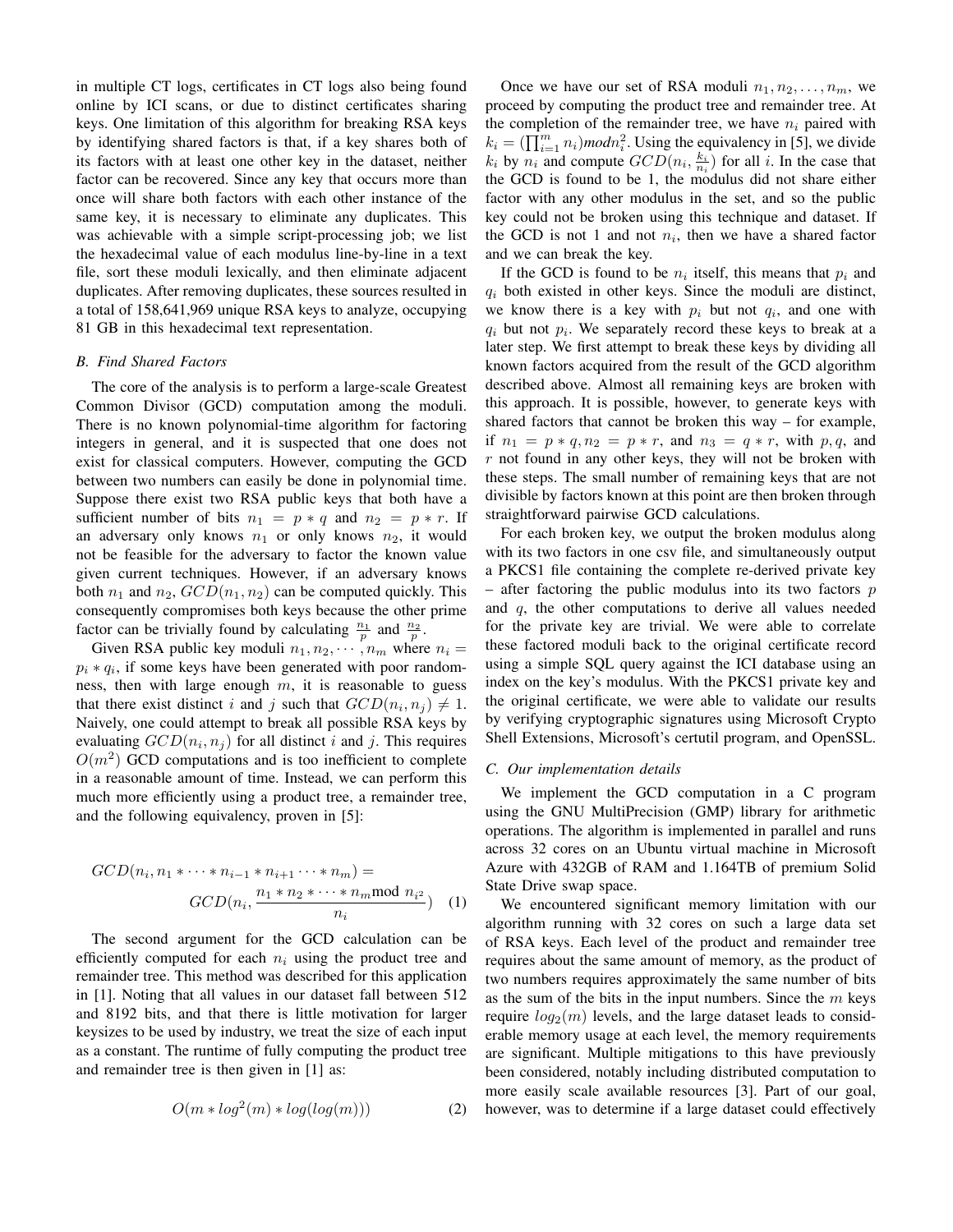be analyzed on a single virtual machine in a modern cloud service. This simplifies the architecture and thus decreases the cost and complexity to implement and perform the analysis, increasing the risk that this vulnerability can be effectively exploited. Here, we considered several different optimizations to allow this analysis on a single machine and implemented three that allowed the computation to fit in available memory.

First, we note that to compute level  $i$  of the product tree, the only input is level  $i-1$ . This means that lower levels can be discarded from memory while higher levels are computed. Then, on the remainder tree, level i only depends on level  $i + 1$ , which means that higher levels can be freed and will never be needed again. Since level  $i$  will have been taken out of memory, it is necessary to reconstruct that portion of the product tree in order to continue the remainder tree computation. However, the product tree is significantly faster to compute, so the lower tree can be reconstructed quickly. Additionally, for any given node in the remainder tree, continued processing only requires nodes directly below that node. This means that the tree can be divided horizontally into an arbitrary number of subtrees, and the number of subtrees considered at one time can be reduced to accommodate available memory. As computation proceeds down the remainder tree and higher rows are freed, more subtrees can be loaded back into memory at once.

Second, we note that in the remainder tree, a given node has two children and four grandchildren. However, the remainder value for the four grandchildren can be computed directly against the grandparent node without ever using the intermediate product or remainder values. To simplify the implementation, we shortcut this process by using four children per node and performing the computation as before without skipping rows. This also further reduces peak memory requirements, as when skipping rows, the intermediate product nodes must still be computed and retained temporarily.

Finally, we note that the highest memory usage is in the first few levels of the remainder tree, but we can reduce memory usage by temporarily reducing the number of active threads, regardless of how many nodes could theoretically be processed simultaneously. A related runtime optimization we considered but did not implement includes utilizing the idle threads for lighter-weight computations, such as computing the squares of the node values for lower levels of the remainder tree. Further optimizations to the GMP library usage, or even using another integer library that provides parallel multiplication and modular arithmetic, could improve performance even more. However, the optimizations we implemented were sufficient to run the computation in available memory. While we conclude that this can be effectively done on a single machine, it is likely that at larger scales, computation would best be performed with a distributed implementation, such as developed in [3].

# IV. RESULTS

When analyzing the 45 million moduli from our 2015-2017 Internet scans, along with the first million low primes, we were able to break 192,709 keys, corresponding to 344,055 distinct certificates in the original dataset, or 0.56%. Twelve certificates failed signature validation when correlating the broken key with the original certificate. These appear to represent minor variations of legitimate certificates that occur in our dataset but were not compromised. The variants all produced an invalid public key, in that it is not a product of two primes, which causes the signature check to fail. These certificates were all CA certificates obtained by multiple ICI scans, so we attribute this to file corruption in the certificate chain on the hosting server.

When incorporating the results of the 2019 ICI scan and the 100 million certificates from CT logs, we were able to compromise 249,553 distinct keys corresponding to 435,694 certificates. Of these results, only five certificates are publiclytrusted certificates found in CT logs, including one domain with two compromised certificates, issued by different CAs. As of this writing, none of these certificates remain in use online. The remainder of the certificates are self-signed, privatelyrooted, or device certificates. Excluding the CT logs, these numbers indicate that around 0.58% of certificates online during the scanning period are vulnerable to this attack. Statistical summaries are given in Table 1.

It is interesting to note that some of the broken moduli are used by considerably more than one certificate, with the average number of certificates per key being 1.75. The most commonly occurring modulus value was used by 1737 certificates, and 19 moduli were used by more than 300 certificates. The usage statistics for individual factors are even more concentrated, and Table 2 gives the top ten most used factors. These ten factors together, while less than .01% of the factors across all keys, account for more than 6% of the broken certificates. These factors have been redacted to prevent abuse while giving manufacturers the opportunity to recognize if they've generated a common weak factor; the first and last 8 bytes are provided to facilitate this.

Of these top factors, eight appear to represent factors of an appropriate length for a 1024-bit RSA key and two appear to represent factors of a 512-bit RSA key. Across all reused factors in a typical range for each common key size, the distribution is given in Table 3. In addition, one 2204-bit factor was shared by two keys, along with 16 factors of 13 bits or less found by including the low primes.

As with previous results in this field, we are able to determine some information about the usage of the broken certificate by looking at its subject. Of these certificates, for example, 217,988 – almost exactly 50% of compromised certificates – contain the name of a large network

TABLE I STATISTICS ON BROKEN KEYS

| <b>Source</b> | <b>RSA</b><br>certificates | Unique<br>moduli | <b>Keys</b><br>broken |
|---------------|----------------------------|------------------|-----------------------|
| 2015-2017 ICI | 61.721.960                 | 44,571,776       | 192,709               |
| 2019 ICI      | 13.186.479                 | 13.070.139       | 56.839                |
| CT logs       | 100M                       | 100M             |                       |
| RSA numbers   | N/A                        | 54               |                       |